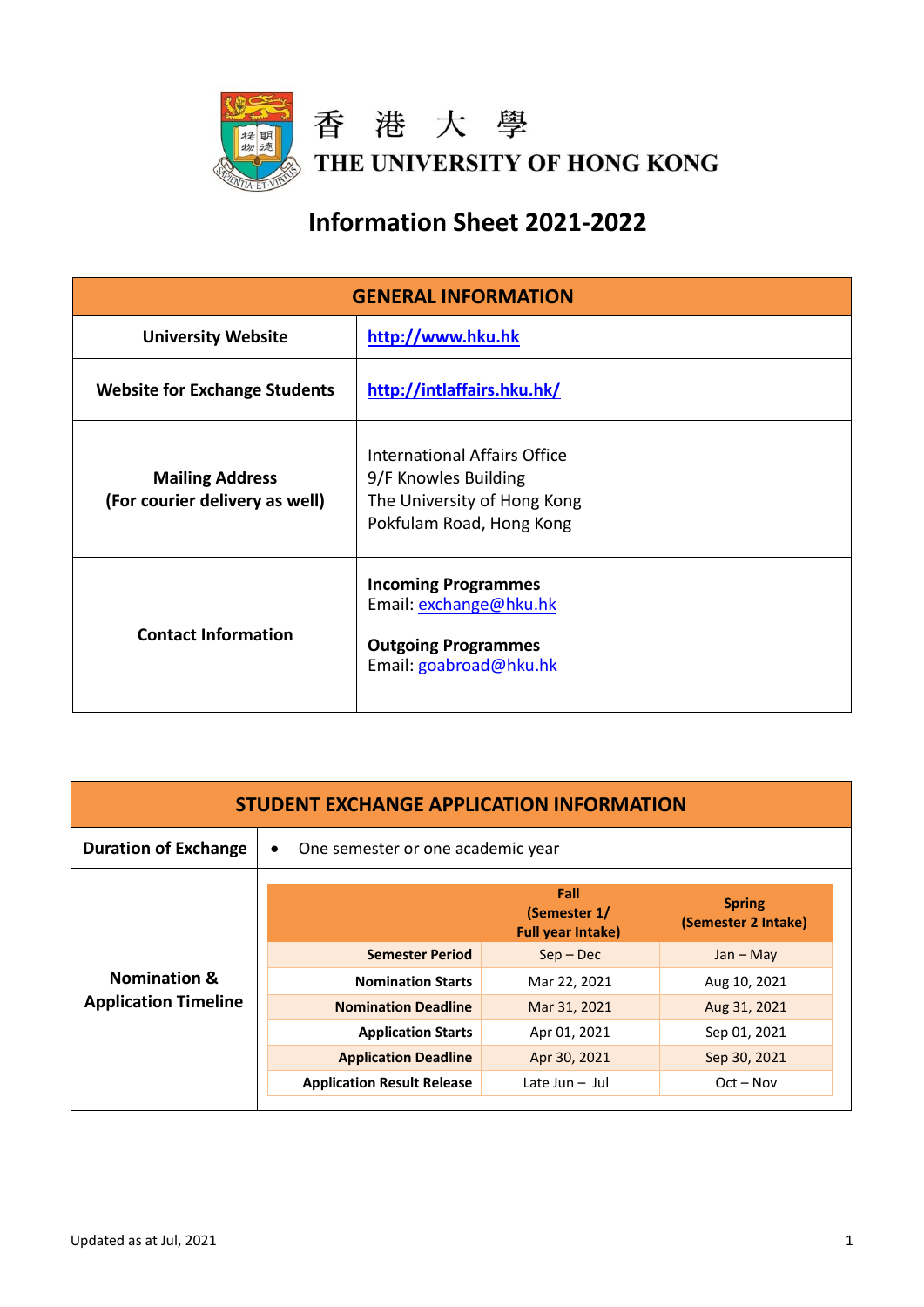|                                                               | Home institution has an exchange partnership with HKU                                                                                                                                                                                                                                                                                                                                                                                                                                     |                                                                                                                                                                                  |                                                                                                                                                 |
|---------------------------------------------------------------|-------------------------------------------------------------------------------------------------------------------------------------------------------------------------------------------------------------------------------------------------------------------------------------------------------------------------------------------------------------------------------------------------------------------------------------------------------------------------------------------|----------------------------------------------------------------------------------------------------------------------------------------------------------------------------------|-------------------------------------------------------------------------------------------------------------------------------------------------|
|                                                               | Student has undertaken a minimum one year of university level study by<br>$\bullet$<br>the time they start at HKU                                                                                                                                                                                                                                                                                                                                                                         |                                                                                                                                                                                  |                                                                                                                                                 |
|                                                               | Both native and non-native English speakers must provide valid and<br>$\bullet$<br>acceptable English Proficiency Proof                                                                                                                                                                                                                                                                                                                                                                   |                                                                                                                                                                                  |                                                                                                                                                 |
|                                                               | Students should meet higher entry requirements if they are applying for<br>the below faculties:                                                                                                                                                                                                                                                                                                                                                                                           |                                                                                                                                                                                  |                                                                                                                                                 |
|                                                               |                                                                                                                                                                                                                                                                                                                                                                                                                                                                                           | <b>Faculty of Law</b>                                                                                                                                                            | <b>Faculty of</b><br><b>Business &amp; Economics</b>                                                                                            |
| <b>Entry Requirements</b>                                     | <b>Academic Results</b>                                                                                                                                                                                                                                                                                                                                                                                                                                                                   | The minimum standard for<br>admission for exchange and<br>visiting students is a grade<br>point average of 3.33 (which<br>converts to the letter grade of<br>B+) on a 4.3 scale. | B average/CGPA 3.0/<br>Satisfactory level                                                                                                       |
|                                                               |                                                                                                                                                                                                                                                                                                                                                                                                                                                                                           | Applications with a slightly<br>lower GPA will be considered<br>only if justifications<br>are<br>provided.                                                                       |                                                                                                                                                 |
|                                                               | <b>English Language</b><br>Proficiency                                                                                                                                                                                                                                                                                                                                                                                                                                                    | TOEFL (iBT) 97 or<br>IELTS 7.0 with no subtest<br>below 6.5                                                                                                                      | Minimum English<br>Proficiency Proof<br>Requirement                                                                                             |
| <b>Nomination</b><br>Procedures by<br><b>Home Institution</b> | Home institutions that have student exchange partnerships with HKU<br>$\bullet$<br>may submit nomination online through HKU Incoming Exchange<br><b>Application system</b><br>Please refer to step-by-step online nomination guide:<br><b>Nomination Procedures</b><br><b>HKU Exchange Partner User Manual</b><br>The following Supporting Documents must be uploaded by home<br>$\bullet$<br>institution during nomination, any direct submission from students will<br>NOT be accepted. |                                                                                                                                                                                  |                                                                                                                                                 |
|                                                               | <b>Supporting Documents</b>                                                                                                                                                                                                                                                                                                                                                                                                                                                               |                                                                                                                                                                                  | <b>Document Requirements</b><br>(Uploaded by home institution)                                                                                  |
|                                                               | <b>Official Academic</b><br><b>Transcript</b>                                                                                                                                                                                                                                                                                                                                                                                                                                             | $\bullet$<br><b>English</b><br>$\bullet$<br>be accepted<br>$\bullet$<br>other languages                                                                                          | Academic transcript must be official and in<br>Online / unofficial academic results will NOT<br>Include English translation if transcript is in |
|                                                               | <b>English Proficiency</b><br>Proof                                                                                                                                                                                                                                                                                                                                                                                                                                                       | $\bullet$<br><b>Proficiency Proof</b>                                                                                                                                            | Native & non-native English speakers must<br>both provide valid and acceptable English                                                          |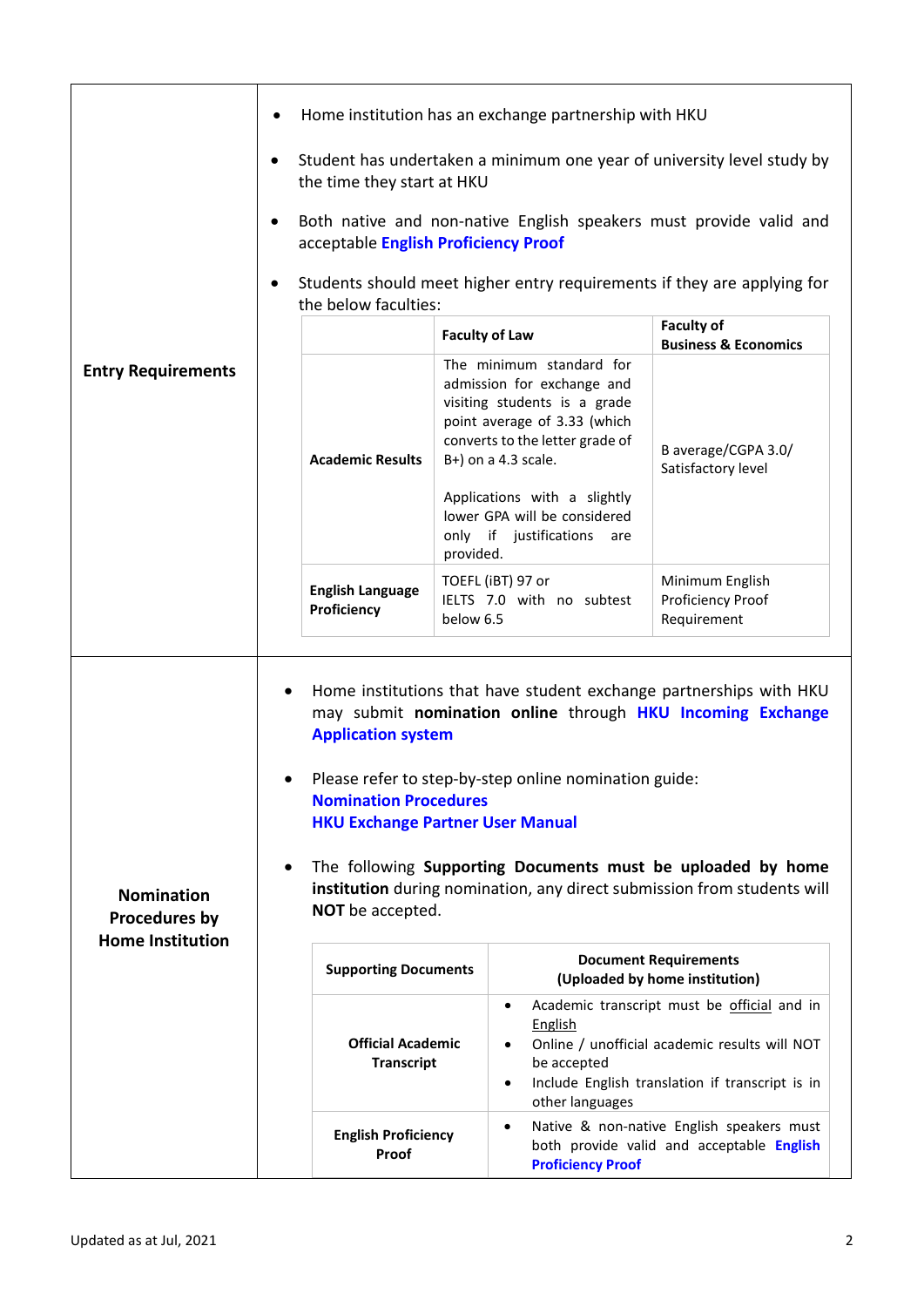| <b>Exchange Application</b><br><b>Procedures</b> |                                                             | Students will be invited for online exchange application through email<br>(Login credentials & application instructions will be included)<br>Students are advised to complete online application no later than the<br>application deadline. Late submission will not be considered.<br>Students may refer to the step-by-step application procedures<br>Proposed Study Plan at HKU is required in the online application<br>This is only a <b>preliminary course plan</b> for faculty's review on students'                                                                                                                                               |
|--------------------------------------------------|-------------------------------------------------------------|-----------------------------------------------------------------------------------------------------------------------------------------------------------------------------------------------------------------------------------------------------------------------------------------------------------------------------------------------------------------------------------------------------------------------------------------------------------------------------------------------------------------------------------------------------------------------------------------------------------------------------------------------------------|
|                                                  | <b>Faculties.</b><br><b>Personal Statement Requirements</b> | application, they are NOT enrolled to these courses. Courses options can<br>be found on Academic Information page > Available Courses offered by<br>The approval of courses is on a case-by-case basis / subject to the Faculty's<br>approval. Actual enrolment is subject to class availability, courses offered<br>in the first semester, quota and class schedule.<br>[This information is subject to change without prior notice]<br>Students may wish to explain why they are interested in HKU and its<br>exchange programme. There is no word limit for the Personal Statement.<br>The following Supporting Documents must be uploaded by student. |
|                                                  | <b>Supporting Documents</b>                                 | <b>Document Requirements</b><br>(Uploaded by students)                                                                                                                                                                                                                                                                                                                                                                                                                                                                                                                                                                                                    |
|                                                  | <b>Copy of Passport</b>                                     | Copy of Passport Personal information page must<br>be clearly visible (including machine readable<br>lines)<br>Passport validity date must be able to cover the<br>$\bullet$<br>end of your proposed exchange period with 6<br>extra months                                                                                                                                                                                                                                                                                                                                                                                                               |
|                                                  | <b>Curriculum Vitae (CV)</b>                                | Only applicable to Faculty of Law applicants<br>$\bullet$                                                                                                                                                                                                                                                                                                                                                                                                                                                                                                                                                                                                 |
|                                                  |                                                             |                                                                                                                                                                                                                                                                                                                                                                                                                                                                                                                                                                                                                                                           |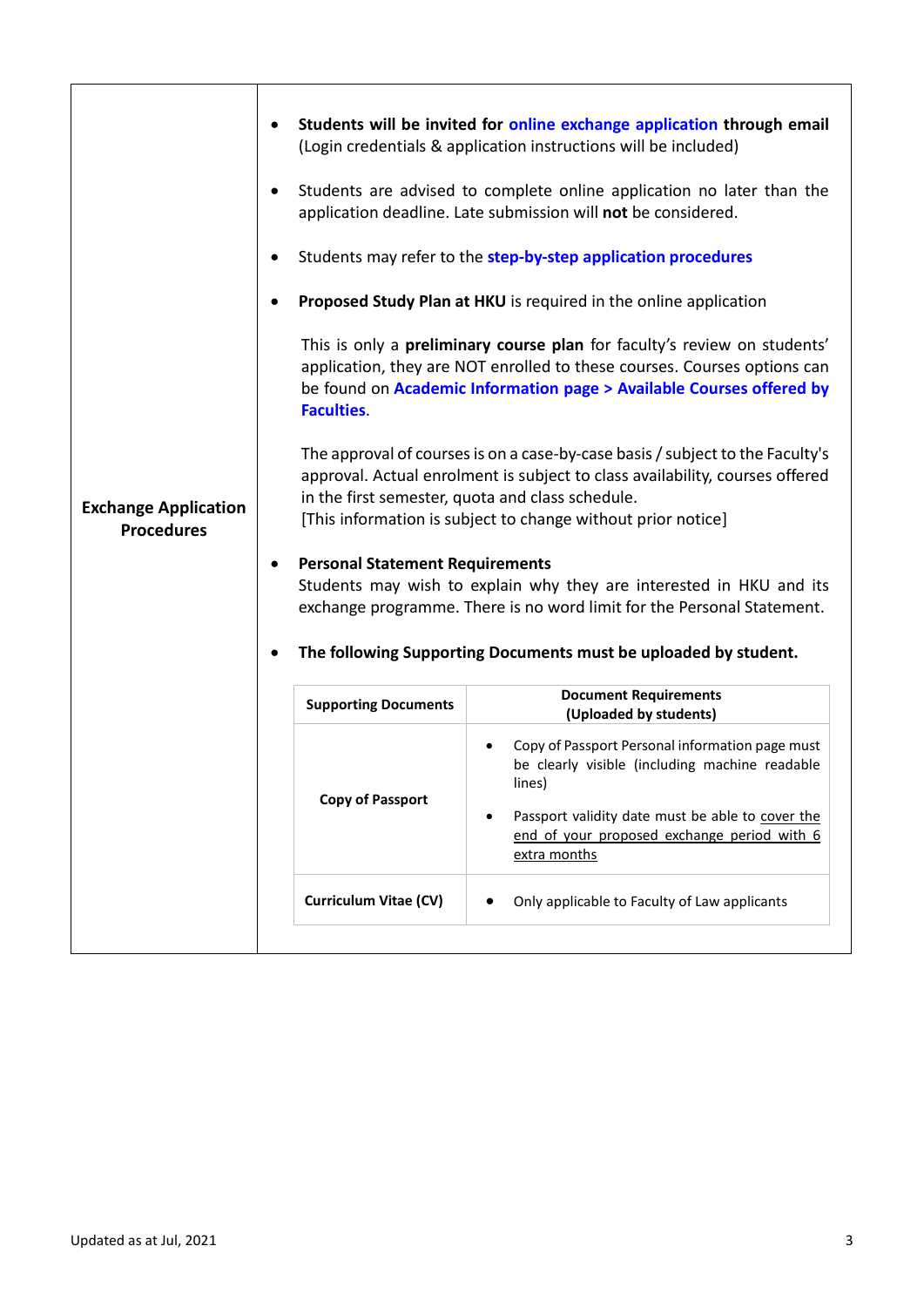| <b>Visa Application</b><br><b>Procedures</b> | Students must complete online visa application by the visa application<br>$\bullet$<br>deadline and send hard copies of application documents to designated<br>visa office after receiving instructions.<br>[Please do not mail the visa application to International Affairs Office]<br>Please note that it will take at least 10 weeks to process student's visa<br>$\bullet$<br>application and the visa application fee is non-refundable.<br>general<br>application<br>procedures,<br>please<br>refer<br>For<br>visa<br>to<br>https://www.studentvisa.hku.hk/                                                                                                                                                                                                                                                                                                                                                                                                                                                                                                                                             |
|----------------------------------------------|----------------------------------------------------------------------------------------------------------------------------------------------------------------------------------------------------------------------------------------------------------------------------------------------------------------------------------------------------------------------------------------------------------------------------------------------------------------------------------------------------------------------------------------------------------------------------------------------------------------------------------------------------------------------------------------------------------------------------------------------------------------------------------------------------------------------------------------------------------------------------------------------------------------------------------------------------------------------------------------------------------------------------------------------------------------------------------------------------------------|
| <b>Accommodation</b><br><b>Application</b>   | Students should make application online through CEDARS Accommodation<br><b>Office Accommodation Application Link</b><br>Housing resources are limited, students are suggested to apply for<br>accommodation as soon as possible.                                                                                                                                                                                                                                                                                                                                                                                                                                                                                                                                                                                                                                                                                                                                                                                                                                                                               |
| Acceptance<br><b>Procedures</b>              | After the application deadline, student's exchange application will undergo<br>review by proposed faculty. The processing of application will take up to<br>1.5 months.<br>Results Announcement/Notice of Admission will be released by email.<br>Students must complete the below steps to accept their offer:<br>Step 1: Sign and submit Notice of Admission<br>Login to the online application account to accept / decline the offer<br>and upload the signed Notice of Admission.<br>Send a copy of the signed Notice of Admission to your host faculty by<br>$\qquad \qquad \blacksquare$<br>email.<br><b>Step 2: Secure Visa Application</b><br>Upload a copy of the signed Notice of Admission to your online visa<br>application.<br>PRC China students: https://studentvisa-prc.hku.hk<br>International/Macao/Taiwan students: https://studentvisa-<br>international.hku.hk<br><b>Step 3: Secure Accommodation Application</b><br>Send a copy of the signed Notice of Admission to CEDARS<br>Accommodation Office at accommodation@cedars.hku.hk for their<br>further processing of hall application. |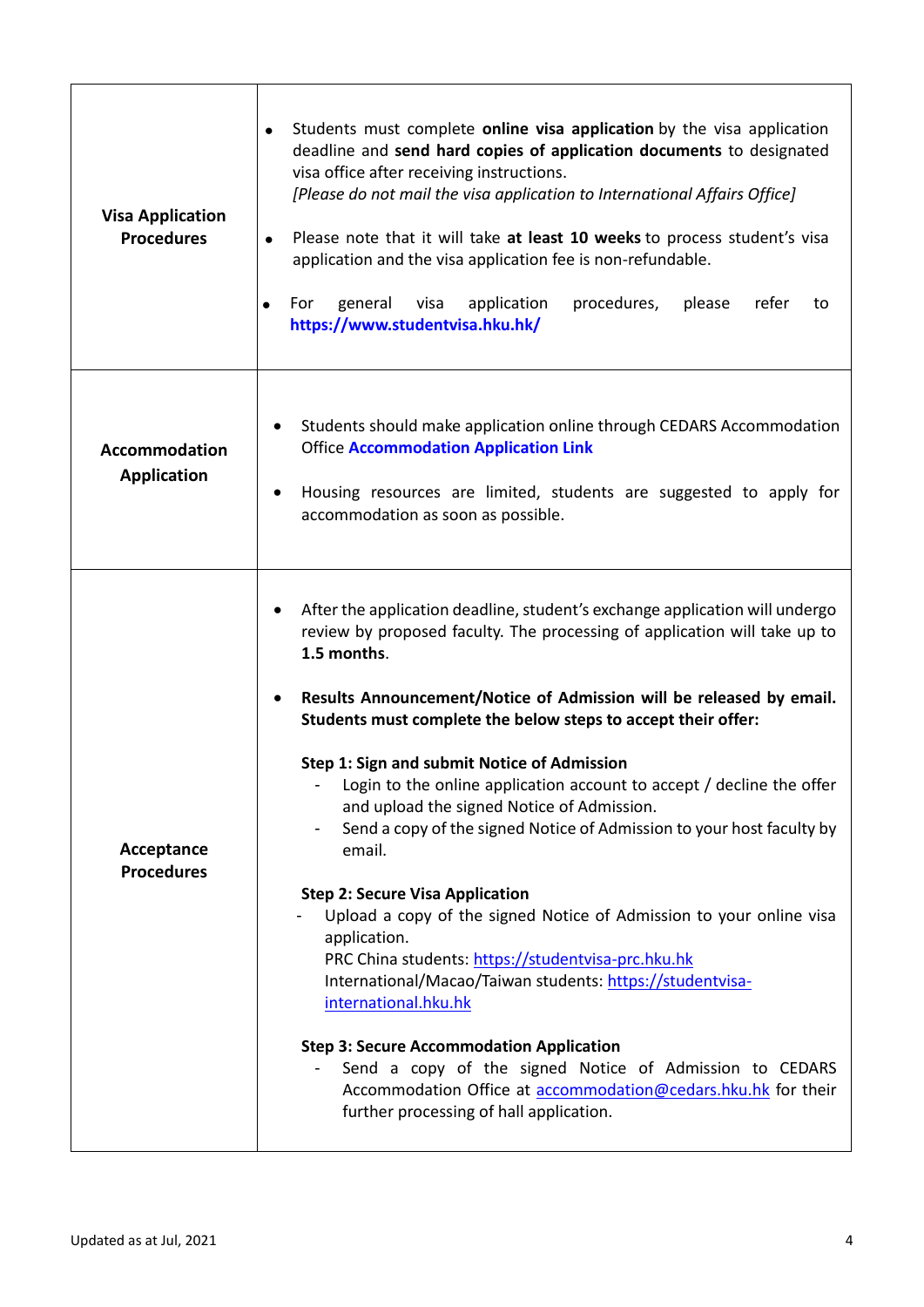| <b>ACADEMIC INFORMATION</b>                                             |                                                                                                                                                                                                                                                                                                                                                                                                                                         |  |
|-------------------------------------------------------------------------|-----------------------------------------------------------------------------------------------------------------------------------------------------------------------------------------------------------------------------------------------------------------------------------------------------------------------------------------------------------------------------------------------------------------------------------------|--|
| <b>Courses Available for</b><br><b>Exchange Students</b>                | Please refer to <b>Academic Information</b> page for details.                                                                                                                                                                                                                                                                                                                                                                           |  |
| <b>Restricted</b><br><b>Programmes/Courses</b><br>for Exchange Students | Programmes or courses offered by the following Faculties are NOT<br>opened to exchange students:<br><b>Faculty of Dentistry</b><br>Li Ka Shing Faculty of Medicine<br>BSc (Exercise and Health) Programme<br>$\bullet$<br>Most final year project courses provided by all faculties<br>$\bullet$                                                                                                                                        |  |
| <b>Course Load Information</b>                                          | 6 credits per course in general.<br>Students are required to take 24 to 30 credits in each semester<br>$\bullet$<br>subject to approval of Dean / Head of Department.<br>50% of the course load must be chosen from ONE faculty with the<br>$\bullet$<br>remaining credits from other faculties.<br>Detailed information can be found in <b>Academic Information &gt;</b><br>$\bullet$<br><b>Available Courses offered by Faculties</b> |  |
| Language of Instruction                                                 | All courses are taught in English, except for courses offered by the<br>Department of Chinese (course codes start with CHIN e.g. CHIN2013)                                                                                                                                                                                                                                                                                              |  |
| <b>Academic Calendar &amp;</b><br><b>Semester Dates</b>                 | • Academic Advising Office - Important Academic Dates<br>International Affairs Office - Academic Information > Key Semester<br><b>Dates</b>                                                                                                                                                                                                                                                                                             |  |
| <b>University Number (UID) &amp;</b><br><b>Portal Account</b>           | UID and Portal account details will be sent to students by email around<br>1 to 2 weeks before semester starts.                                                                                                                                                                                                                                                                                                                         |  |
| <b>Online Master Registration</b>                                       | After obtaining HKU Portal account details, students should<br>complete Online Master Registration via HKU Portal immediately.<br>Students may refer to Arrival Advice > Preparation before arriving<br>$\bullet$<br><b>HKU &gt; Online Master Registration</b>                                                                                                                                                                         |  |
| <b>Student</b><br><b>Registration Procedures</b>                        | Students may refer to Arrival Advice > Preparation before arriving<br><b>HKU &gt; Student Registration Procedures</b>                                                                                                                                                                                                                                                                                                                   |  |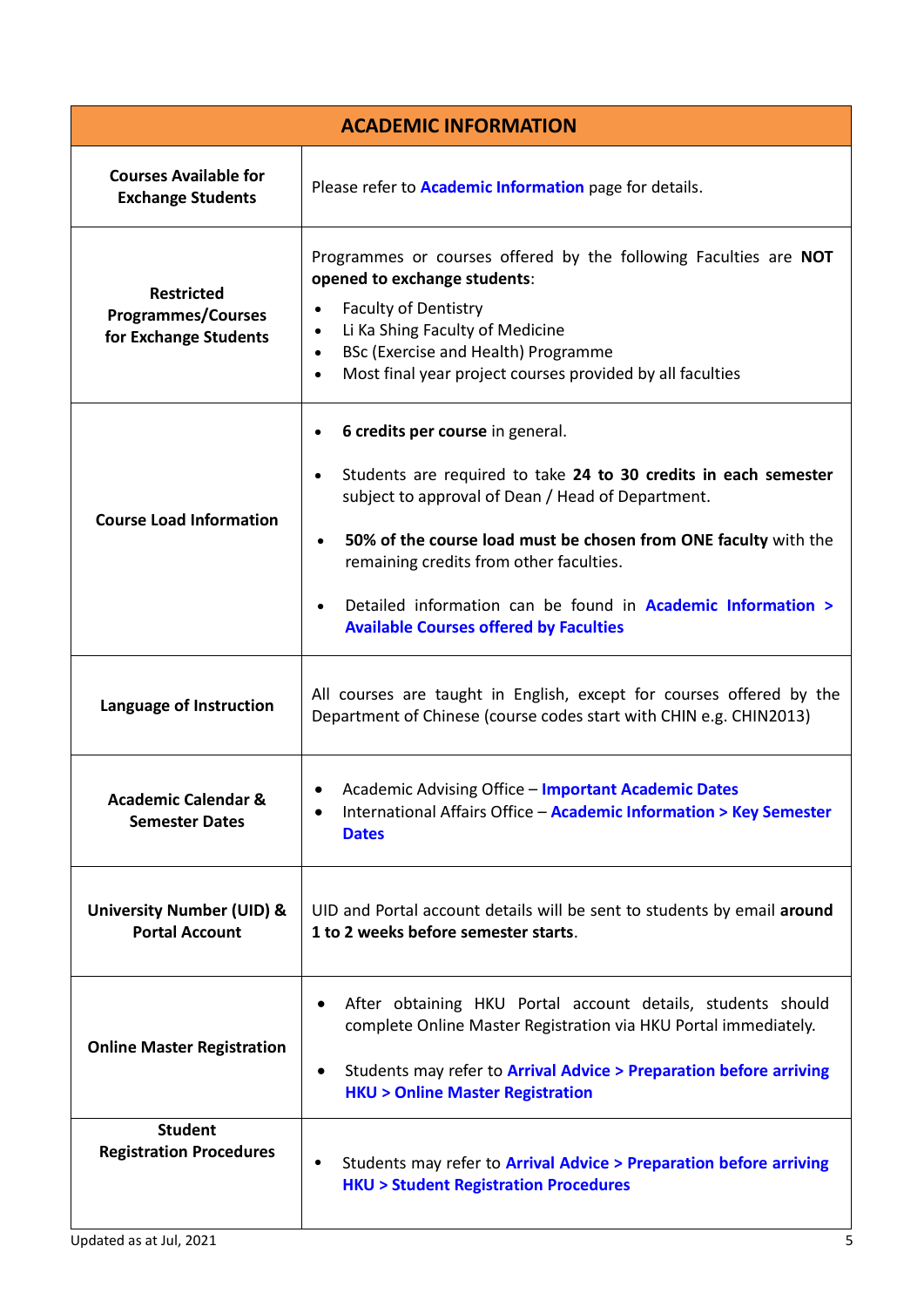| <b>Course Enrollment</b>                  | Student are not enrolled to courses stated in the Notice of Admission,<br>they are only eligible to take those courses.<br>All students MUST enrol for courses during Course Selection (only<br>$\bullet$<br>available in Semester One) or Add/Drop Period (available in Semester<br>One and Semester Two).<br>Course enrolment is completed online via <b>HKU Portal</b> . Students will<br>$\bullet$<br>only be allowed to enrol into courses during the schedule of Course<br>Selection or Add/Drop Period. For detailed instructions, they may<br>refer to Quick Guide on Course Selection and Enrolment<br>The approval of courses is on a case-by-case basis and subject to the<br>Faculty's approval. Actual enrolment is subject to class availability,<br>courses offered in the first semester, quota and class schedule.<br>Students are recommended to check the course pre-requisites before<br>selecting courses. [This information is subject to change without<br>prior notice] |
|-------------------------------------------|-------------------------------------------------------------------------------------------------------------------------------------------------------------------------------------------------------------------------------------------------------------------------------------------------------------------------------------------------------------------------------------------------------------------------------------------------------------------------------------------------------------------------------------------------------------------------------------------------------------------------------------------------------------------------------------------------------------------------------------------------------------------------------------------------------------------------------------------------------------------------------------------------------------------------------------------------------------------------------------------------|
| <b>Academic Transcript</b><br>Arrangement | No hard copy of official transcript will be mailed to student's home<br>institutions.<br>If home institution does not accept electronic copy of exam results,<br>$\bullet$<br>student may apply for official transcript. Official transcripts are only<br>available in hard copy.<br>Students may apply through Academic Support and Examination<br>$\bullet$<br>Section after their exam results are announced<br>The above arrangement is applicable to all University-level<br>$\bullet$<br><b>Incoming Exchange students.</b><br>If students are nominated through Faculty /Departmental level<br>exchange agreements, they may consult with corresponding faculty<br>office on transcript arrangement.                                                                                                                                                                                                                                                                                     |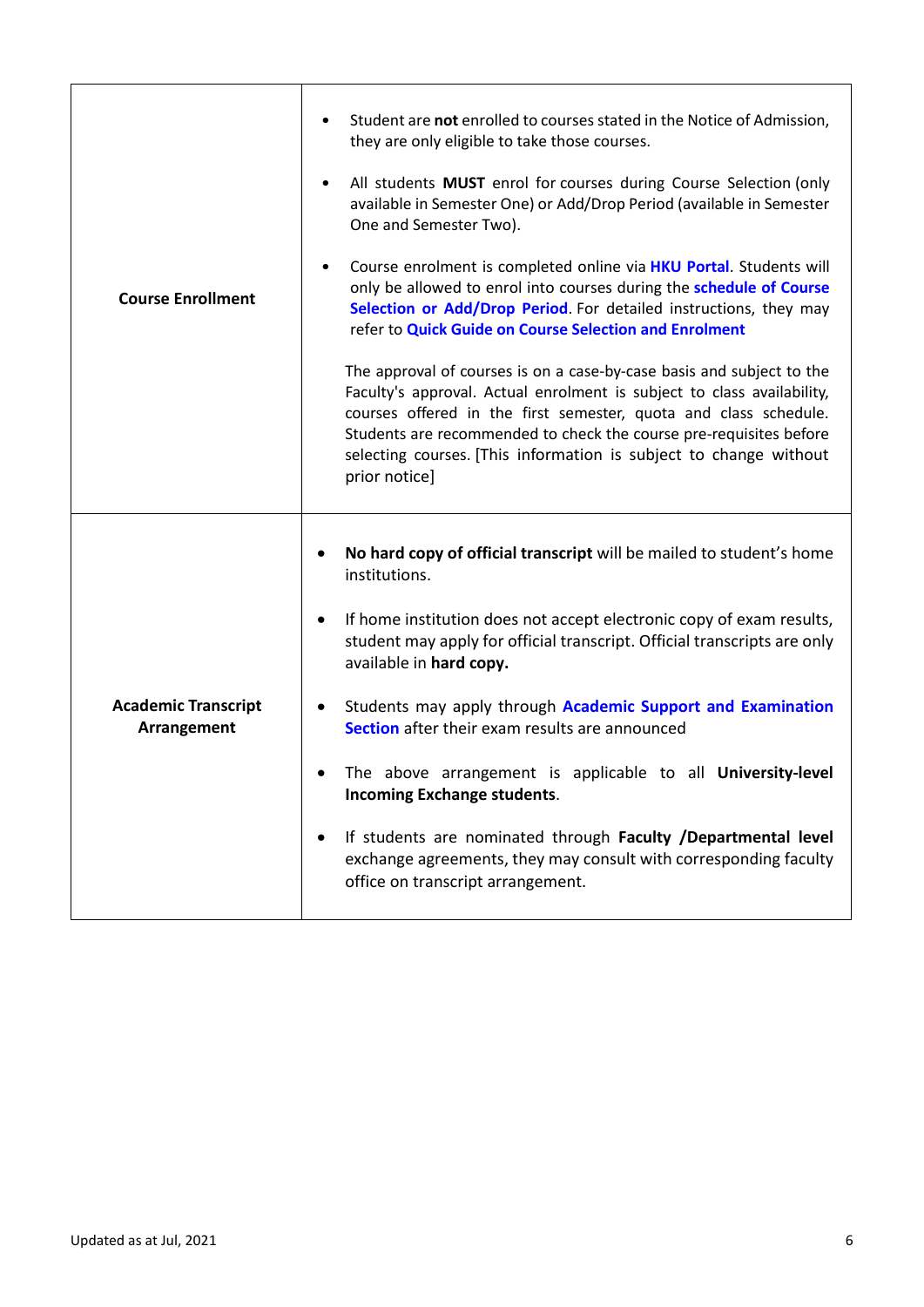## **HKU Summer Institute**

HKU Summer Institute offers a wide range of programmes delivered by different faculties, providing quality learning and invaluable study abroad opportunity for students. The programmes are open to all undergraduates and are best suited for students who are looking to expand their academic and cultural horizons during summer in one of the most vibrant cities in Asia.

HKU Summer Institute offers more than 30 credit-bearing and non-credit-bearing programmes in the fields of Arts and Humanities, Social Sciences, Business and Economics, and Science. These programmes are delivered in the form of lectures by acclaimed HKU professors and prestigious scholars, and also in the form of workshops, site visits, field trips and case discussion. Alongside, students are provided with the opportunities to participate in cultural and social activities, which enable students to have some personal experience of the local culture and acquire a deeper understanding of the local community.

For list of courses and application procedures, please visit: <https://summerinstitute.hku.hk/>

## **HKU Summer Institute**

Email: [ugsummer@hku.hk](mailto:ugsummer@hku.hk)

| <b>ARRIVAL GUIDE &amp; STUDENT SUPPORT SERVICES</b> |                                                                                                                                                                                                                                                                                                                                                                                                                                                                                                  |  |
|-----------------------------------------------------|--------------------------------------------------------------------------------------------------------------------------------------------------------------------------------------------------------------------------------------------------------------------------------------------------------------------------------------------------------------------------------------------------------------------------------------------------------------------------------------------------|--|
| <b>Practical HKU Guide</b>                          | Students may refer to our <b>Arrival Advice</b> for preparation guide and<br>A Glimpse of Student Life @HKU for Prospective Students is prepared by<br>CEDARS to Non-local students, which includes the below practical<br>information:<br>Accommodation Information<br>٠<br>Cost of Living<br>٠<br><b>Medical Care Information</b><br>$\bullet$<br><b>Campus Facilities</b><br>٠<br><b>Financial Matters</b><br>$\bullet$<br>Student Life at HKU<br>$\bullet$<br>Crisis and Emergency etc.<br>٠ |  |
| <b>Arrival Plan to Hong Kong</b>                    | All students are expected to arrive in Hong Kong around one<br>$\bullet$<br>week before the start of the semester to complete student<br>registration procedures.<br>Students are advised to book their return tickets after they have<br>$\bullet$<br>received a confirmed examination timetable, which will not be<br>released until 1-2 months before the assessment period.                                                                                                                  |  |
| <b>Orientation Series</b>                           | <b>Orientation for Non-local students will be held on the week before the</b><br>semester starts. Our office and CEDARS have also arranged a series of<br>Orientation Activities, please refer to <b>Arrival Advice &gt; Orientation</b>                                                                                                                                                                                                                                                         |  |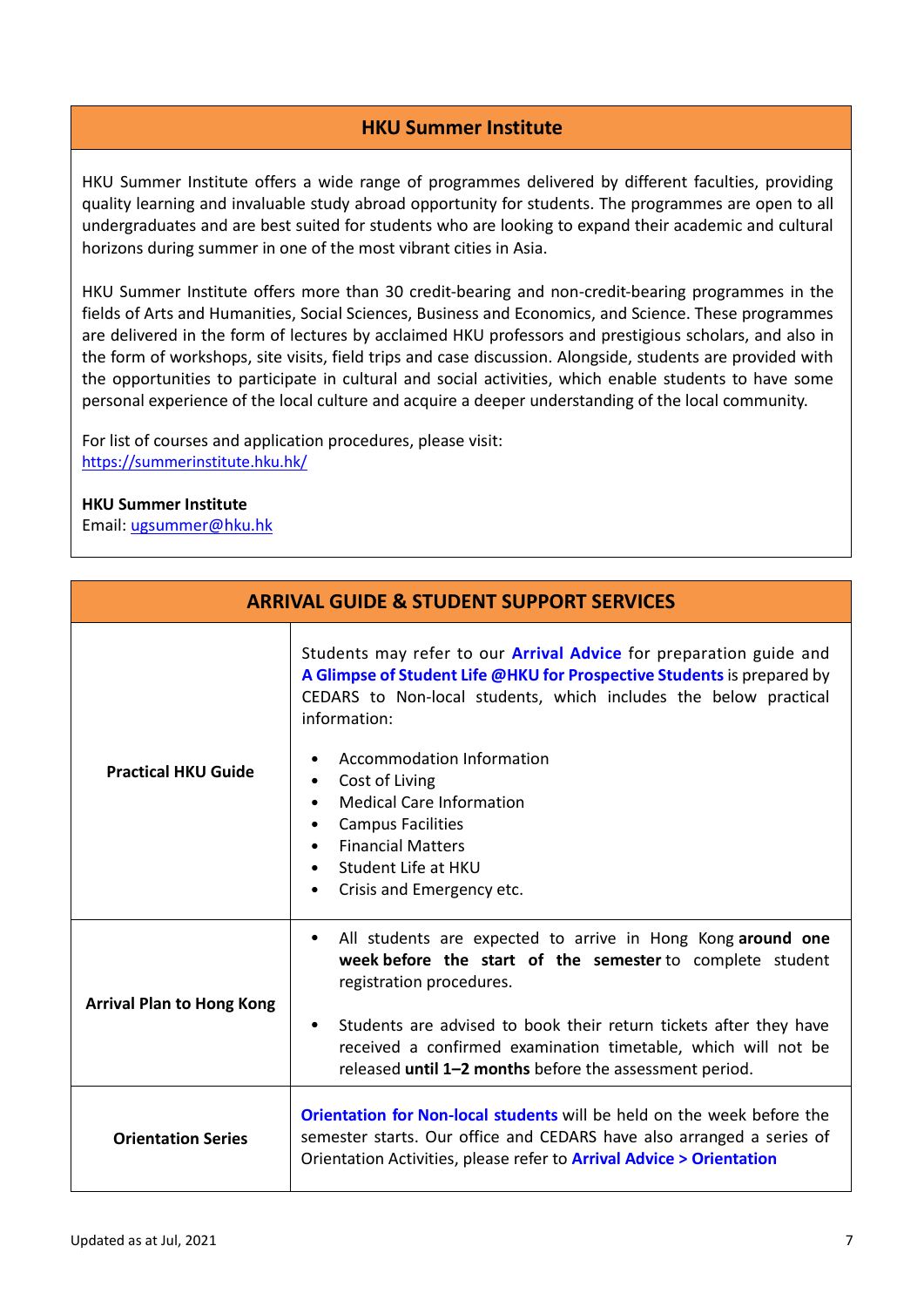| <b>Counselling &amp;</b><br><b>Psychological Services</b> | CEDARS – CoPE offers counselling and psychological services for free on<br>issues like studying and learning challenges, adjustment issues,<br>interpersonal relationships, personal development, emotional distress<br>and mental health concerns.<br>Students will benefit from talking to counsellors, who will guide you to<br>discover your personal attributes and strengths.<br>For more information and appointment making, please visit:<br><b>CEDARS-CoPE webpage</b> |
|-----------------------------------------------------------|---------------------------------------------------------------------------------------------------------------------------------------------------------------------------------------------------------------------------------------------------------------------------------------------------------------------------------------------------------------------------------------------------------------------------------------------------------------------------------|
| <b>Special Educational Needs</b><br>(SEN)                 | CEDARS SEN Support is the service unit for students with physical and<br>sensory disabilities, learning and developmental disabilities.                                                                                                                                                                                                                                                                                                                                         |
|                                                           | They provide comprehensive service and support to facilitate student's<br>university adjustment and learning.                                                                                                                                                                                                                                                                                                                                                                   |
|                                                           | More information can be found on <b>SEN Support.</b> If students wish to receive<br>additional support, please contact cedars-SEN@hku.hk                                                                                                                                                                                                                                                                                                                                        |

| <b>ACCOMMODATION INFORMATION</b>    |                                                                                                                                                                                         |  |
|-------------------------------------|-----------------------------------------------------------------------------------------------------------------------------------------------------------------------------------------|--|
| <b>Application</b>                  | Students should make<br>online<br>application<br>through<br><b>CEDARS</b><br><b>Accommodation Office</b>                                                                                |  |
| Accommodation<br><b>Information</b> | <b>Accommodation Information Link</b><br>For accommodation enquiries, please contact CEDARS Accommodation at<br>accommodation@cedars.hku.hk                                             |  |
| <b>Fees &amp; Charges</b>           | Fee for Students Residing in Residential Colleges & Non-hall housing                                                                                                                    |  |
| <b>Room Types</b>                   | Most of the rooms are double room. Only St. John's College, Ricci Hall and<br>HKU Residential Colleges provide very limited single rooms.                                               |  |
| <b>Meal Information</b>             | Some halls have compulsory meal plans, others do not (see link for<br>details). For those residents whose halls do not provide compulsory meal<br>plans, they can have meals on campus. |  |

| <b>ADDITIONAL VISA INFORMATION</b> |                                                                                                                                                                                          |  |
|------------------------------------|------------------------------------------------------------------------------------------------------------------------------------------------------------------------------------------|--|
| <b>Travel to Mainland China</b>    | Students need to apply for a separate tourist visa to Mainland China.                                                                                                                    |  |
|                                    | Students could make application through local Chinese Embassy before<br>arriving Hong Kong or visit China Travel Service (H.K.) Limited<br>(enquiry@ctshk.com) after arriving Hong Kong. |  |
| <b>Working in Hong Kong</b>        | Exchange students are <b>NOT</b> allowed to work in Hong Kong under Student<br>Visa conditions.                                                                                          |  |